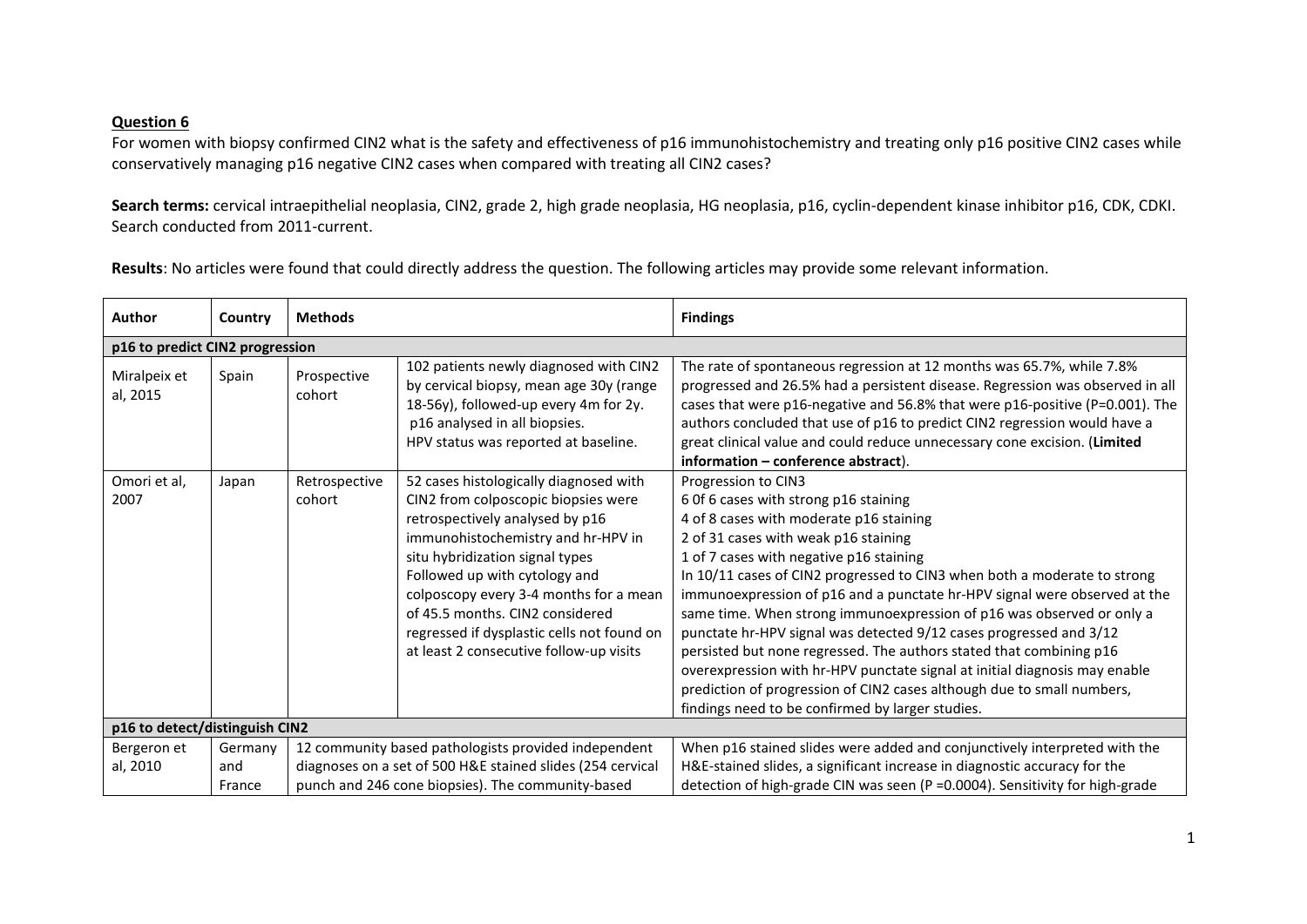|                        |    | diagnoses of these biopsies were chosen from a total of<br>550 samples constrained to include ≥200 negative, ≥100<br>CIN1, ≥100 CIN2 and ≥100 CIN3. Results were compared<br>with a dichotomized "gold standard" established by 3<br>expert gynaecopathologists. Immunostaining for p16 was<br>performed on the same specimens and the resulting<br>slides were provided in addition to the H&E stained slides<br>to the community based pathologists for a 2nd review.<br>They were blinded to both their original diagnoses and<br>the diagnoses of the expert gynaecopathologists.                | CIN increased by 13%, cutting the rate of false-negative results by half.<br>Agreement of community-based pathologists in diagnosing high-grade CIN<br>was significantly improved (mean k values advanced from 0.566 to 0.749; P<br><.0001). The highest level of improvement in diagnoses was achieved in the<br>CIN2 category. Based on H&E slides alone, community-based pathologists<br>identified only 340 cases. When p16 slides were reviewed together with the<br>H&E slides, community-based pathologists' diagnoses of CIN2 cases increased<br>to 447. The majority of the re-diagnosed 107 cases of CIN2 were previously<br>diagnosed cases of CIN1 and negatives.                                                                                                                                                                                                                                                                                                                                                                                                                                                                                                                                                                                                                                                                                                                                                                                                                                                                                                                                                                                                                                                                                                                                                                                                                                                                                                                                                                                                                                                                                                                        |
|------------------------|----|------------------------------------------------------------------------------------------------------------------------------------------------------------------------------------------------------------------------------------------------------------------------------------------------------------------------------------------------------------------------------------------------------------------------------------------------------------------------------------------------------------------------------------------------------------------------------------------------------|------------------------------------------------------------------------------------------------------------------------------------------------------------------------------------------------------------------------------------------------------------------------------------------------------------------------------------------------------------------------------------------------------------------------------------------------------------------------------------------------------------------------------------------------------------------------------------------------------------------------------------------------------------------------------------------------------------------------------------------------------------------------------------------------------------------------------------------------------------------------------------------------------------------------------------------------------------------------------------------------------------------------------------------------------------------------------------------------------------------------------------------------------------------------------------------------------------------------------------------------------------------------------------------------------------------------------------------------------------------------------------------------------------------------------------------------------------------------------------------------------------------------------------------------------------------------------------------------------------------------------------------------------------------------------------------------------------------------------------------------------------------------------------------------------------------------------------------------------------------------------------------------------------------------------------------------------------------------------------------------------------------------------------------------------------------------------------------------------------------------------------------------------------------------------------------------------|
| Galgano et al,<br>2010 | US | A community- and population-based evaluation was<br>conducted on consecutive cervical biopsies submitted to<br>Pathology at the University of Virginia during a period of<br>14 months. Thin-sections of each biopsy from 1451<br>biopsies (755 negative, 451 CIN1, 147 CIN2, 92 CIN3/AIS<br>and 6 cancer according to community diagnosis) were<br>evaluated by immunohistochemical stains for three<br>biomarkers, including p16. Original diagnosis was masked,<br>and results were compared to an adjudicated, consensus<br>diagnosis by 3 pathologists. All biopsies were fixed in<br>formalin. | The 147 histology samples originally classified as CIN 2 based on the<br>community diagnosis were classified as 6 negative, 23 CIN1, 70 CIN2, and 48<br>CIN3/AIS (none as cancer) by the consensus panel review. Data were not<br>available in sufficient detail from the paper to determine how p16 results from<br>the 147 community CIN2 histology diagnoses corresponded to those which<br>were considered as <cin2, cin2,="" or="">CIN2 according to the consensus panel.<br/>Therefore it was not possible to ascertain whether p16 immunostaining would<br/>have helped to identify those samples originally classified as CIN 2 which were<br/>determined by consensus to be <cin2 (n="48).&lt;br" 2="" cin="" cin3+="" or="">While not directly relevant to this question, results were reported for the<br/>sensitivity and specificity of p16 compared to a consensus panel gold standard<br/>across the full set of biopsies (ie including those classified as both <cin2 and<br="">&gt;CIN2 according to the community diagnosis). Across the full set of biopsies,<br/>p16 immunostaining, using the strongest staining as the cutpoint, was 86.7%<br/>sensitive and 82.8% specific for CIN2/CIN2+ diagnoses but not useful for<br/>distinguishing CIN1 from non-CIN. 77% of CIN2 and 99.2% of CIN3/AIS<br/>specimens scored the highest staining for p16. The p16 performance was<br/>more sensitive (<math>p &lt; 0.001</math>), less specific (<math>p &lt; 0.001</math>), and of similar overall<br/>accuracy for CIN2+ compared to the combined performance of all pathologist<br/>reviews in routine clinical diagnostic service (sensitivity = 68.9%, specificity =<br/>97.2%). A second review on a random subset of immunohistochemical<br/>stained slides (across the full set of biopsies) was undertaken to assess the<br/>reproducibility of grading using the p16 immunohistochemical staining score<br/>of 3 as the positive cutpoint, the raw agreement was 95.1% and kappa was<br/>0.87. The authors found immunohistochemical staining for p16 to be a useful<br/>and reliable diagnostic adjunct for distinguishing biopsies with and without</cin2></cin2></cin2,> |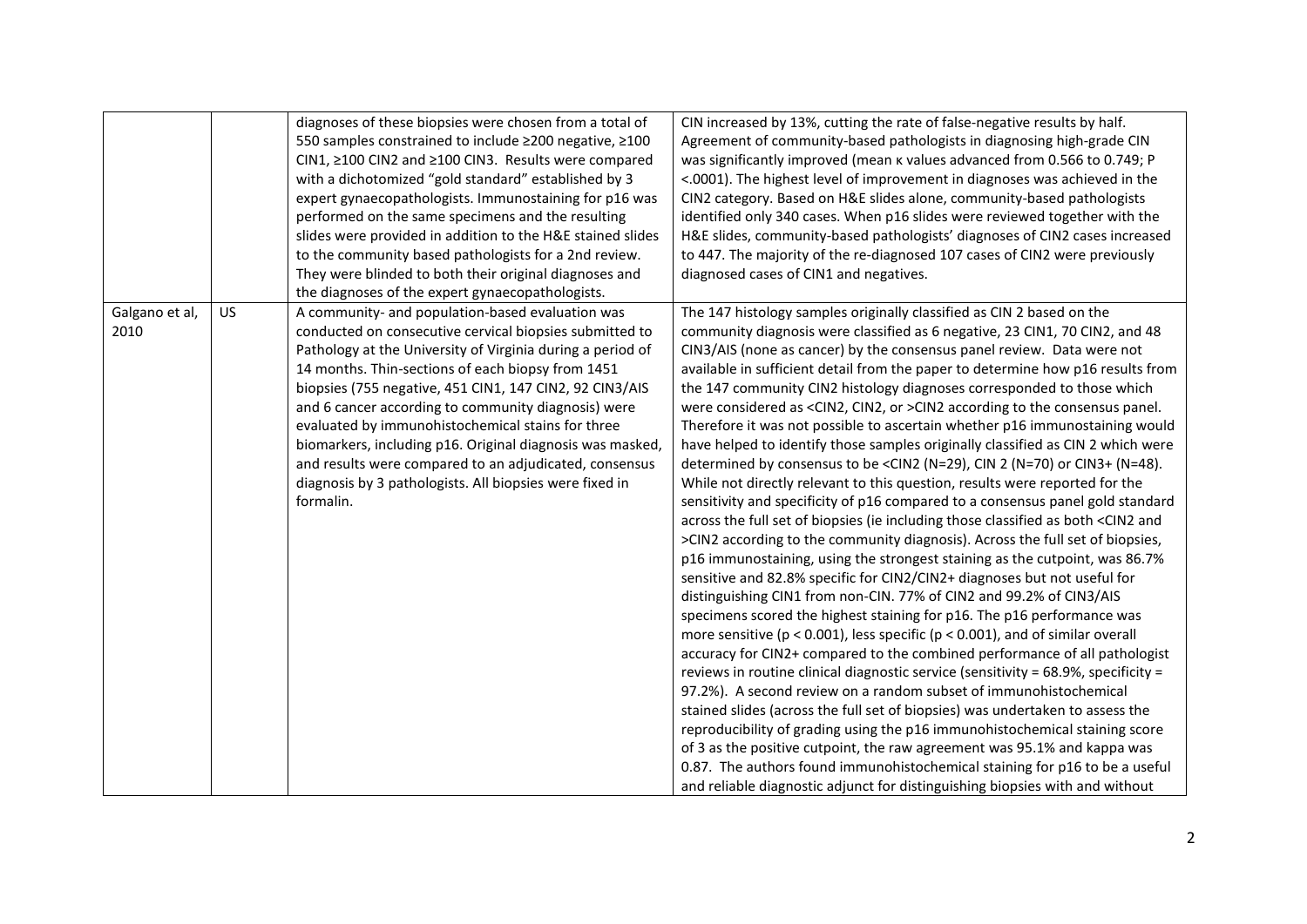|             |                                                               |                                                          | CIN2+. Note that estimates of specificity across the full set should be         |
|-------------|---------------------------------------------------------------|----------------------------------------------------------|---------------------------------------------------------------------------------|
|             |                                                               |                                                          | interpreted with caution as they may not be directly applicable to potential    |
|             |                                                               |                                                          | use specifically in the context of resolving CIN2 histology.                    |
| Dray et al, | Australia<br>188 consecutive and unselected cervical biopsies |                                                          | Diffuse strong parabasal immunostaining for p16, suggestive of integrated       |
| 2005        |                                                               | collected prospectively were sectioned and examined by   | high-risk HPV DNA into the host genome, was observed in 81 biopsies and         |
|             |                                                               | H&E and immunostained for p16. The clinical context,     | correlated (>90%) with HGSIL in the H&E sections. 56/81 had been initially      |
|             |                                                               | results of concurrent Papanicolaou smears/ ThinPrep      | regarded as exhibiting features consistent with a HGSIL, 15 as displaying a     |
|             |                                                               | slides and Digene hybrid capture tests for high-risk HPV | LGSIL and the remaining 10 showing a range of 'nondysplastic' or reactive       |
|             |                                                               | subtypes, as well as follow-up cervical smears/ThinPrep, | changes. On review of 25 cases where discordant results were noted between      |
|             |                                                               | biopsies and loop excisions of transformation zones or   | the H&E appearances and expected p16 immunostaining, 20 cases were              |
|             |                                                               | cone biopsies were all correlated with the morphological | considered to display cellular changes justifying an upgraded diagnosis. Thus   |
|             |                                                               | and immunohistochemical findings.                        | finally 73/81 biopsies with intense p16 staining showed a HGSIL. The            |
|             |                                                               |                                                          | remaining 7 showed a LGSIL and 1 failed to show any convincing evidence of      |
|             |                                                               |                                                          | dysplasia. Focal and weaker superficial p16 immunostaining, suggestive of       |
|             |                                                               |                                                          | episomal HPV infection, was noted in 19 biopsies (10%) and these biopsies       |
|             |                                                               |                                                          | exhibited a range of histological changes but predominantly LGSIL. 1/19 was a   |
|             |                                                               |                                                          | HGSIL. 89/189 biopsy specimens had a negative immunostaining pattern for        |
|             |                                                               |                                                          | p16. Of these, 5 had been initially regarded as having HGSIL features, 8 as     |
|             |                                                               |                                                          | displaying a LGSIL and the remaining 76 showing a range of 'non-dysplastic' or  |
|             |                                                               |                                                          | reactive changes. The 13 cases in which the H&E features and immunostains       |
|             |                                                               |                                                          | were 'discordant' were reviewed in light of the p16 findings. 2/5 HGSIL cases   |
|             |                                                               |                                                          | and 1/8 LGSIL cases were considered to display cellular changes justifying a    |
|             |                                                               |                                                          | downgrade of diagnosis to non-dysplastic. On the basis of this study, the       |
|             |                                                               |                                                          | authors stated that strong high-risk pattern of p16 immunostaining is a         |
|             |                                                               |                                                          | reliable surrogate marker for HGSIL and potentially progressive disease. It can |
|             |                                                               |                                                          | be used to confirm a HGSIL and to identify histologically obscure or focal      |
|             |                                                               |                                                          | severe dysplasia. Conversely, they found the test sufficiently robust that a    |
|             |                                                               |                                                          | complete absence of staining can be used to eliminate an associated HGSIL.      |
|             |                                                               | p16 to improve inter-observer agreement                  |                                                                                 |
| Horn et al, | Germany                                                       | Cervical punch biopsies were retrieved from 250          | Based on consensus diagnosis by the 3 expert gynecopathologists, 247 punch      |
| 2008        |                                                               | consecutive archived cases from 2003 from                | biopsies were categorised as: 147 nondysplastic; 43 as CIN1, 17 as CIN2, 35 as  |
|             |                                                               | Pathology/University of Leipzig and 249 consecutive cone | CIN3 and 5 and invasive carcinomas. 249 cone biopsies comprised of 84           |
|             |                                                               | biopsies from the Institute of Pathology/ Manheim.       | nondysplastic tissues, 14 CIN1 lesions, 21 CIN2 lesions, 123 CIN3 lesions and 7 |
|             |                                                               |                                                          | invasive carcinomas. Separate results were not presented for each type of       |
|             |                                                               | Sections were taken from paraffin blocks. Slides were    | CIN. In general, when using a p16-stained slide in conjunction to the H&E-      |
|             |                                                               | stained by H&E and separately for p16. 3 expert          | stained slide, inter-observer agreement between 6 pathologists improved         |